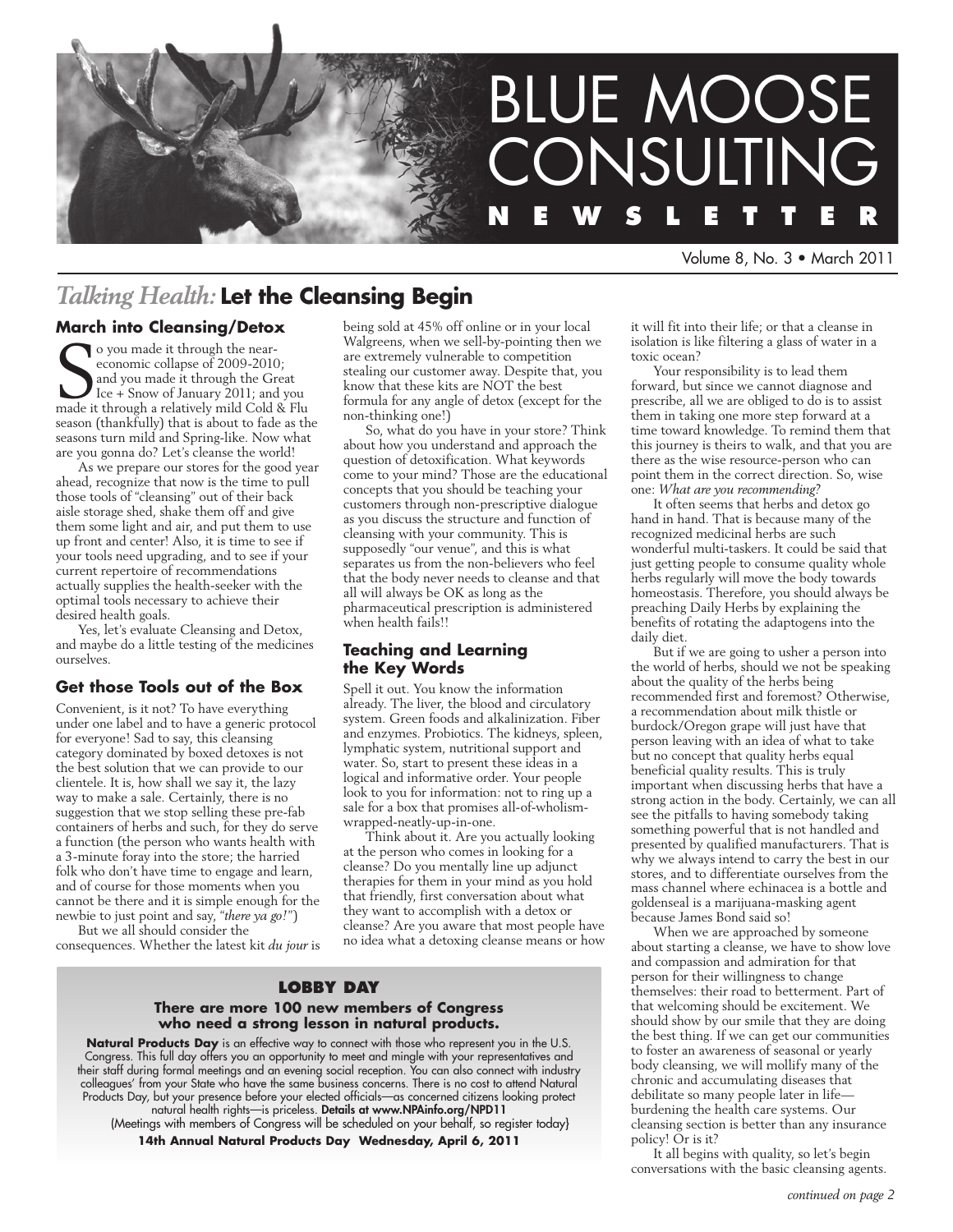### **Let the Cleansing Begin** *continued from page 1*

Suggest products good for everyday overall health, as well as the preliminary phase of a veritable "natural-foods store" cleansing protocol. Start the discussion with organic whole leaf aloe vera, probiotics and liver support. This is the time of year to spruce up that endcap with the basics. The allergy season holds hands with cold-n-flu as they pass in the Spring, and bathing suit/outdoors weather is not too far behind. You can easily rearrange Cold/Flu to be allergy/immune/ detox by putting the heavy-weights front and center, and keeping the immune support herbs and nutraceuticals exactly where they are for everyone to see. By this sleight of hand, you are now regularly talking Aloe Life® , LiverCare® and Dr. Ohhira's Probiotics 12® for the next 3-4 months. Why? Because these products can carry your customers through the temperature-thaw that disrupts the immune system and heightens allergic response, and into that warm weather desire for a thinner, more vital person when outdoor living is its most rewarding.

Aloe vera should be a daily staple, but its value shines in the season of the bitters that starts in March. Aloe is so foundational to health that you are missing scores of satisfied customers if you are not explaining the benefits of this versatile miracle plant. Again, quality matters. Aloe Life® is the highestquality therapeutic aloe on the market, and it is a 1-2 oz-a-day formula to accentuate anything else that is recommended. **Aloe Life's** "Cleanse for Health" March promotion quickly allows you to build an endcap with two of the best products in this category: the *Aloe Detox Herbal Formula* (32 oz), and the *Daily Greens Powder* (10 oz). These two are not just mandatory for digestion and constipation, but they should be a part of everyone's individual "homemade" cleansing formula.

Consider this: if you sell someone a detox box, you have added nothing to the equation. But if you highlight (or better yet, take 4-6 products off the shelf and show them to the customer, explaining why each level of therapy is valuable) your own selection of the best products that you have, then they will come back for your detox package once it works and they will buy your accumulated combo from your store (again & again). Trust me, one satisfied customer will have friends coming in for *"what was it that you sold to him/her?* "

It seems almost ludicrous that someone would attempt to cleanse without considering liver support. Indeed, most educators are now advising that before attempting any type of cleanse, a person should ramp up with a precleanse for 7-10 days. Have you ever considered the need on occasion to advise that? A cleanse is a serious thing, and therefore liver support is essential before, during and after. If you are not already highlighting **Himalaya Herbal Healthcare's**  *LiverCare*® in your store, you will soon be increasing orders just because of an eventuality of demand. This is the paramount liver formula in the world, and our industry is

### **Testimonials Count**

### **First Aid Gel Success Stories**

"I burned myself on a hot pan cooking dinner. The burn on my thumb had to be a second degree burn. I was expecting it to blister. I immediately put the gel on it and waited about 30 minutes before applying it again. The burn was stinging slightly but not bad. I applied it one more time before bed. In the morning the burn was barely visible and there was no pain.

My dog had  $\alpha$  bad flea problem. She scratched herself to the point that the skin on her hindleg was red and irritated. I applied the gel to the irritated area twice and within 24 hours the irritation was gone and the skin had returned to a normal color.

I started to develop a cold sore on my lip. My cold sores usually last around a week or so. After applying the gell 3 to 4 times over a couple of days, the cold sore shrunk and disappeared.

My wife had a skin rash, some kind of reaction to something she came in contact with on her knee. She applies the gel to the affected area and less than 8 hours later it was gone.

My daughter started to get a pimple on her chin. After applying the gel twice a day for 2 days it disappeared<sup>"</sup>

**Sovereign Silver® Homeopathic Silver First Aid Gel**

—Don N.

#### starting to comprehend its versatile reliability. There is no doubt, LiverCare® always works!

(Excuse me, I just came back from a refreshing glass of Aloe Life® 's Daily Greens™. I swear I love that stuff. Absolutely and unequivocally the best-tasting greens product I have enjoyed in my now 30-years of experiencing natural health. No chocolate needed!) Have you dabbled in greens enough to be able to speak of the different factors that delineate the products that you sell? Like a fine wine-taster, do you have your favorites and can you identify differentiators to guide the potential purchaser to the one that would work best for them? Since many people are squeamish about greens (a taste they can quickly adjust to), I suggest that you lead with the tastiest and the most green product around. Aloe Life® *Healthy & Slim Daily Greens Formula*™ is always on my counter, because it is that valuable to me. With an amazing 6,850 mg of twelve daily greens per serving it provides the goods, especially for a person needing a green foods formula for detox—and not some over-packed, over-priced superfoods formula with less green and more variety. While providing the highest greens per serving, this product's two month supply makes this glass bottle purchase the bestpriced product in any green foods section: compare at \$19.47 per month where you are getting so much more! (You old-timers remember when Greens Plus first came out and we purchased by the dozen(s) and it sold: think that way now!! OK, back to the newbusiness suggestions….)

As Essential Formula's crescendoing national advertising campaign suggests—it takes guts to stay healthy, and that is because an amazing 70% of the body's immune cells reside in the gut. First, therefore, would it not make sense to strengthen this arena with the world's best probiotic before undertaking a tear-down of the walls and an internal body adjustment? First things first, the contractor should advise, don't start any cleanse until you have conditioned the body in preparation with the items on sale at the endcap these next two months: Aloe Life® , Essential Formulas and Himalaya Herbal Healthcare® .

### **Waves**

Cleansing should be gentle. We have to recommend "slow" when discussing cleansing. Gentle, gradual, but with best-quality materials. Maybe so many of those formulas

that brag about everything but quality herbs are actually somewhat effective for the offthe-street person looking for results, but think about what would happen if the products were top-notch? What would happen if we actually were giving people superior quality (medicinal quality) cleansing materials?

Cleansing should be like the gradual, layered peeling of an onion, or the regulated in/out flow of the waves of the ocean. Layered. Sometimes it is better to recommend that a person start by just adding more green foods to the diet, or starting the cleanse with a pre-cleanse. This is why you need to make that mental assessment as to where they are starting from. After preparation, the person should be encouraged to establish time parameters for their cleanse. You can learn much by listening to their ideas and then sharing some wisdom.

Not knowing the details of the person shopping for a cleanse, it might be considered smart to start them with **Newton Homeopathics'** *Detoxifier*. While this product can be profoundly effective (and a sensitive person might want to start with 3 drops a day), it can be regularly used to set the canvas for other healing modalities. Newton's Formulas were created by Dr. Luc Chaltin to be a part of a comprehensive integrative natural healing protocol.

Likewise, if the ideal circumstances were being created, it would be superb if **Himalaya Herbal Healthcare's** *StressCare*® could be added to the preliminaries, because it is always advantageous to reduce stressors systemically before a taxing healing protocol is undertaken.

Truth be told, not everyone is in the position to do the standard cleanse, and there are many more healing crises that occur by an uninformed cleanse-choice than people are willing to admit. Sometime a goodintentioned person will follow the one-size fits all agenda, and have an uncomfortable experience that may scare them away from herbal medicine forever. Be careful in recognizing those people who might be the exceptions and recommend more gentle and gradual cleansing options.

The beauty of the science that goes behind the making of the herbal formulas at Himalaya Herbal Healthcare is that all the formulas have a tremendous body of evidence behind them for their safety of use. As we all continue to learn the mastery of these formulas, we will



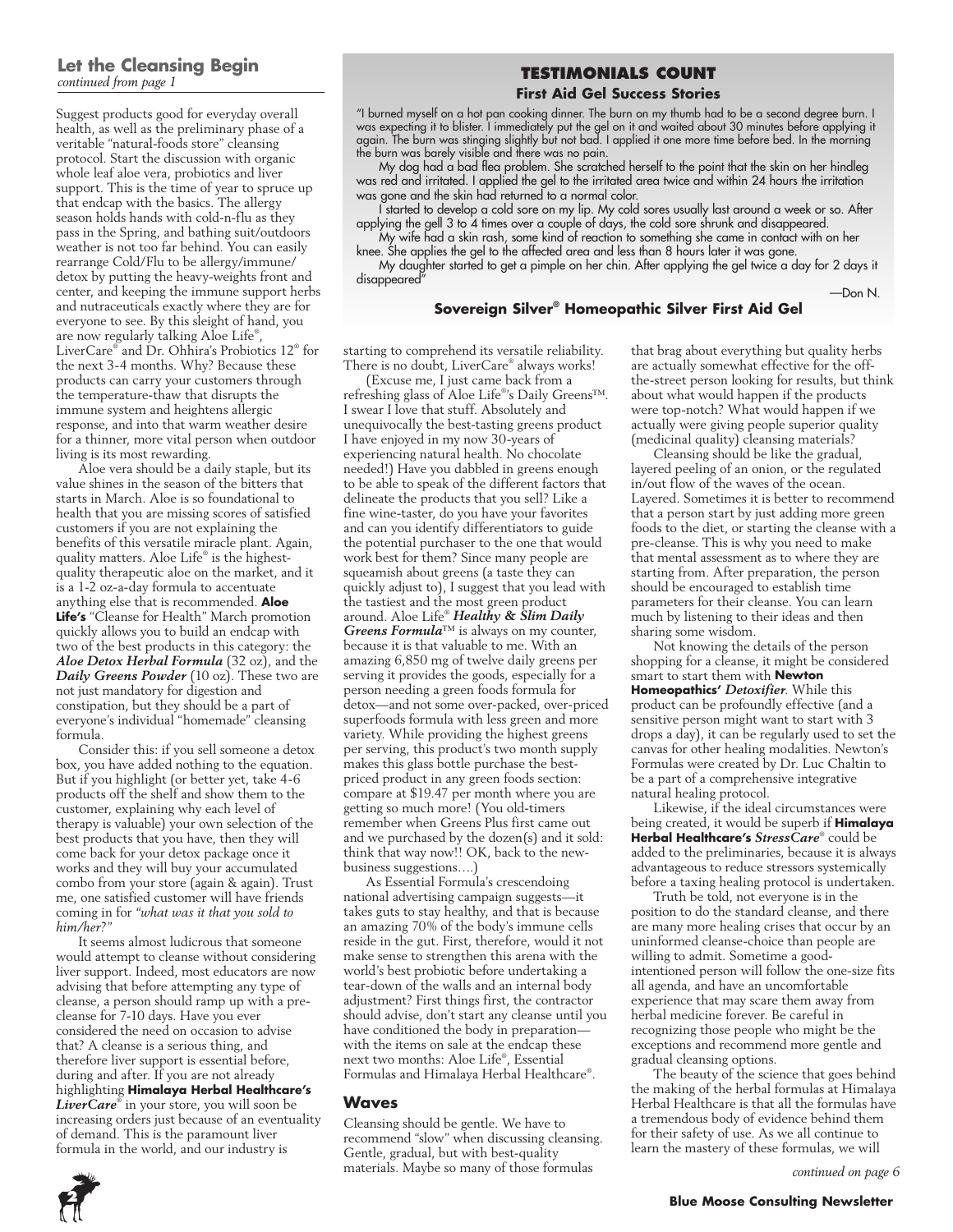

 Herb Pharm has taken their herbal expertise and environmental values and put them in a capsule.

### **Three NEW Products** Milk Thistle Vegetarian Capsules Goldenseal Vegetarian Capsules Saw Palmetto Vegetarian Softgels

~ 60 ct. sustainably cultivated & wildcrafted ~ synthetic chemical solvents never used Coming SOON!! Pre-order now!

# **Expo West Show Special**

March 7-18, 2011

### **20% OFF**

the Entire Line of Herb Pharm Products \*You must mention the Expo West Show Discount when you place your order.

*Name Change:* the name of Chinese Ginseng to Asian Ginseng. This new name more accurately reflects its origin + conforms with Herb Of Commerce (The standard by which all plant common and scientific names will be determined on all products containing herbs)

*The new 2011 version of the Therapeutic Herb Manual is now available.* 

Not represented by BMC in NJ Not represented by BMC in NJ, SC SPINSscan Sales Data confirms Herb Pharm is America's Leading Liquid Herbal Extract Brand for the 12th year in a row!



*No minimums/products listed. Offer valid through 04/30/11*

Pure Herbs: Triphala, Trikatu

Herbal Formulations: LiverCare® , HemoCare® , GastriCare®

Hair Care: Organique by Himalaya® Personal Care Hydrating Shampoo, Rejuvenating Shampoo, Volumizing Shampoo, & Amla and Holy Basil Conditioner

- all Promo items are tested Gluten Free
- Pure Herbs are USDA-certified Organic

Cleanse, Digest, Detox: • Gluten Free • No Additives or Binders, • No Magnesium Stearate

THE HIMALAYA HOUR is fast becoming one of the most talked-about educational phone trainings in the industry. Ask your BMC rep for details

Spring new life into your aisles: Himalaya has three (3) GREAT floor displays: Soliga Forest Honey Display, Best Sellers/Gluten Free Display; and the always popular Organique by Himalaya® Display



**A Children's Health Cheer for the NEW Super Earth® Rainforest Animalz**

**Super Earth® Rainforest Animalz® Vitamin C** Animal-shaped Chewables. Kosher, Gluten-free with a blend of superfruits. #192, 90 ct natural orange flavor

**Super Earth® Rainforest Animalz®** Whole Foods based **Multiple** Animal-shaped Chewables. Kosher, with Albion**®** minerals and a superfuit/vegetable blend. #190/191 [90, 180 ct] orange, grape, cherry flavors

**Super Earth® Rainforest Animalz® Calcium Magnesium & Vitamin D3**  Animal-shaped Chewables. Kosher, Gluten-free with lanolin D3, and calcium-rich vegetables. #196, 90 ct natural vanilla swirl flavor

**Super Earth® Rainforest Animalz® Vitamin D3 400 IU** Chewable Tablets. The first kosher-certified children's chewable D. # 194, 90 ct mixed berry flavor

**Super Earth® Rainforest Animalz® DHA** 100 mg Fish-shaped Softchews. A fruit-punch flavored source of natural-triglyceride fish oil rich in DHA. #198, 90 ct fruit punch flavor

If all children grew up in the rainforest, they'd get the nutrients they need from whole<br>foods. So Bluebonnet's Super Earth® Rainforest Animalz® whole food based supplements<br>are made as nature intended.\* These kosher certi are so yummy, kids will never know that Super Earth Rainforest Animalz are sweetened<br>with EarthSweet®, a nourshing blend of natural cane crystals and fruit juice concentrates<br>from blueberry, cranberry, prunes, cherry, stra since Super Earth**®** Rainforest Animalz are pure, wholesome nutrition for the survival and well-being of our richest natural resource: our kids.

*Clear the shelves:* your new best-selling Children's Products have arrived!! ALL Natural Food STORES can participate in an **18% off** Trade Show order *Ask your BMC REP for details*



Pure and Great Tasting Omega Oils®

# **New Products**

**• DHA 1000** 60 capsules Item #: RUS-01745 Wholesale \$19.17/ MSRP: \$31.95

**• Children's DHA** 16 oz Item # . RUS- 02724 Wholesale:26.97/ MSRP: \$44.95 **~~~~~~~~~~~~~~~~~~~~~~~~**

**• Omega LDL** is back in stock!!! 60 ct [01860] **~~~~~~~~~~~~~~~~~~~~~~~~**

Nordic Naturals presents: "Fish, Omega-3, & Human Health" **presented by: Dr. Bill Lands**, retired Professor at University of Michigan & University of Illinois, former Director of Basic Research at NIAAA/NIH with co-presenter Stuart Tomc, CNHP. Saturday March 12th 12:30–1:30 PM Room 207D Expo West

Free Ground Shipping now at a flat \$300.00 after all discounts are calculated with no bottle minimum.

Nordic Naturals has moved: the new facility is the first Goldrated LEED® Green building in Santa Cruz County, California. Please note our change of address: 111 Jennings Drive, Watsonville , CA 95076

Not represented by BMC in NJ, SC

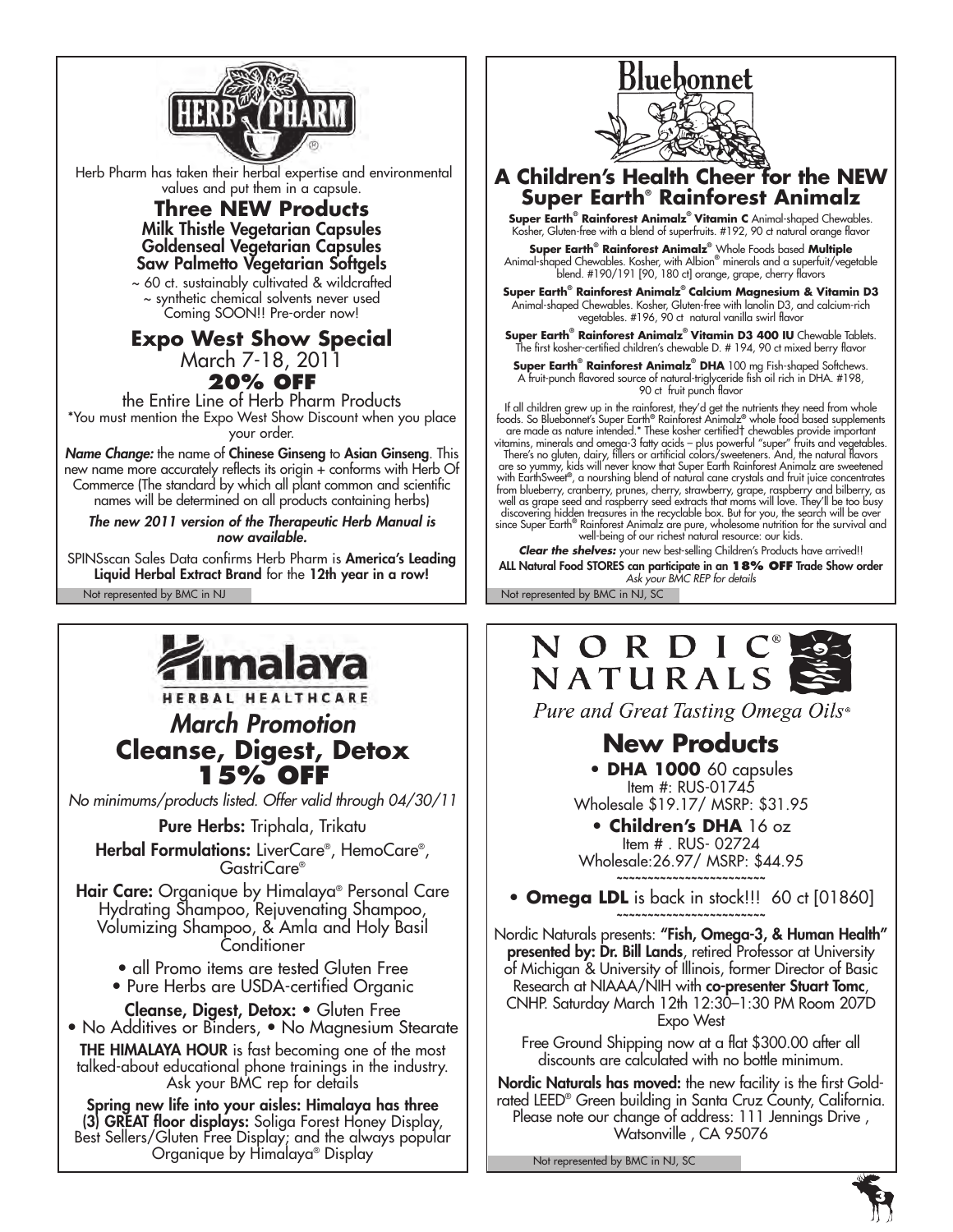

**EXPO WEST SHOW DEAL** *buy-in dates March 7-18* **One order 20% OFF Line Drive**

• USDA-Organic JUVO Original canister • JUVO Slim a powerful, enzyme rich raw food

• USDA-Organic JUVO Raw SuperFood

• USDA-Organic YogaFood

JUVO — the *"Nature-Approved"* Natural Raw Meal delivering the benefits & aliveness of nature

~~~~~~~~~~~~~~~ **Special March Promotion\* Yoga Food™**  Food for Mind, Body & Soul

**20% off\*** made with Organic, Raw non-GMO Freeze-dried ingredients

\*cannot be combined with other discounts reg. wholesale: \$24.48

sale price: \$19.58

Expo West Show Deals

**HERBAL REMEDIE** 

**10% Line Drive**

**10% Counter Displays** 

**15% Floor Displays** Soothing Herbal Remedies from Switzerland



*March Special – Cleanse for Health* **15% off 24 items, mix & match**

Detox Formula, 32 oz Daily Greens Powder Fiber Mate Tablets or Powder

*Detox Protocol available at www.aloelife.com or 800-414-2563. Ask your reps for protocol suggestion sheet* End of Stock Clearance: while supplies last

### *Daily Greens Tablets ––*  **Buy 1 Get 1 Free!!!**

 The Fiber Mate colon conditioner is an excellent dark green vegetable supplement that helps to keep you regular and provides dark green vegetable nutrients. Gluten & dairy free formula, also free of psyllium, cascara, senna, oat, wheat bran, ground flax seeds (brittle on delicate tissues when ground) that can irritate the intestinal lining. Each serving equals 1/4 cup of green vegetables. Fiber Mate is not

a bulking agent. Wonderful for nursing/ pregnant women. When taken with Aloe Life juices Fiber Mate supports rebuilding of the colon, detoxification and tissue cleansing. 160 tablets or 2.5 oz powder.

wellinhand **ACTION REMEDIES Topically Applied Herbal Answers** *March Promotion* **10% off Direct orders** mention 'BMC Promo' when placing order **Zero Zitz! Cease-the-Grease Kreamy Kleanzer** with Hemp Seed, Hibiscus & Rosemary 6 oz *The name says it all!!* **Action Remedies**



**Essential Formulas Dr. Ohhira's Kampuku Soap** product has been chosen as one of *Better Nutrition's* **Best of Natural Beauty Award Winners for 2011** as featured in the April 2011 issue of *Better Nutrition*.

Dr. Iichiroh Ohhira's Probiotic Kampuku Beauty Bar™ merges the revitalizing power of natural ingredients, ancient Japanese fermentation skills, & modern science to create a clarifying, balancing, and rejuvenating beauty bar gentle enough for the entire family.

Crafted from 14 natural plant extracts, Kampuku provides chemical-free moisturizing, probiotic support, and natural deodorant benefits, promoting & maintaining supple, radiant-looking skin… naturally! This gentle but effective beauty bar is suitable for daily use on all skin types, especially very sensitive skin.





Not represented by BMC in NC, NJ, PA



www.olbas.com *Gives you the POWER to Breathe Naturally!!* 100 years of international

confidence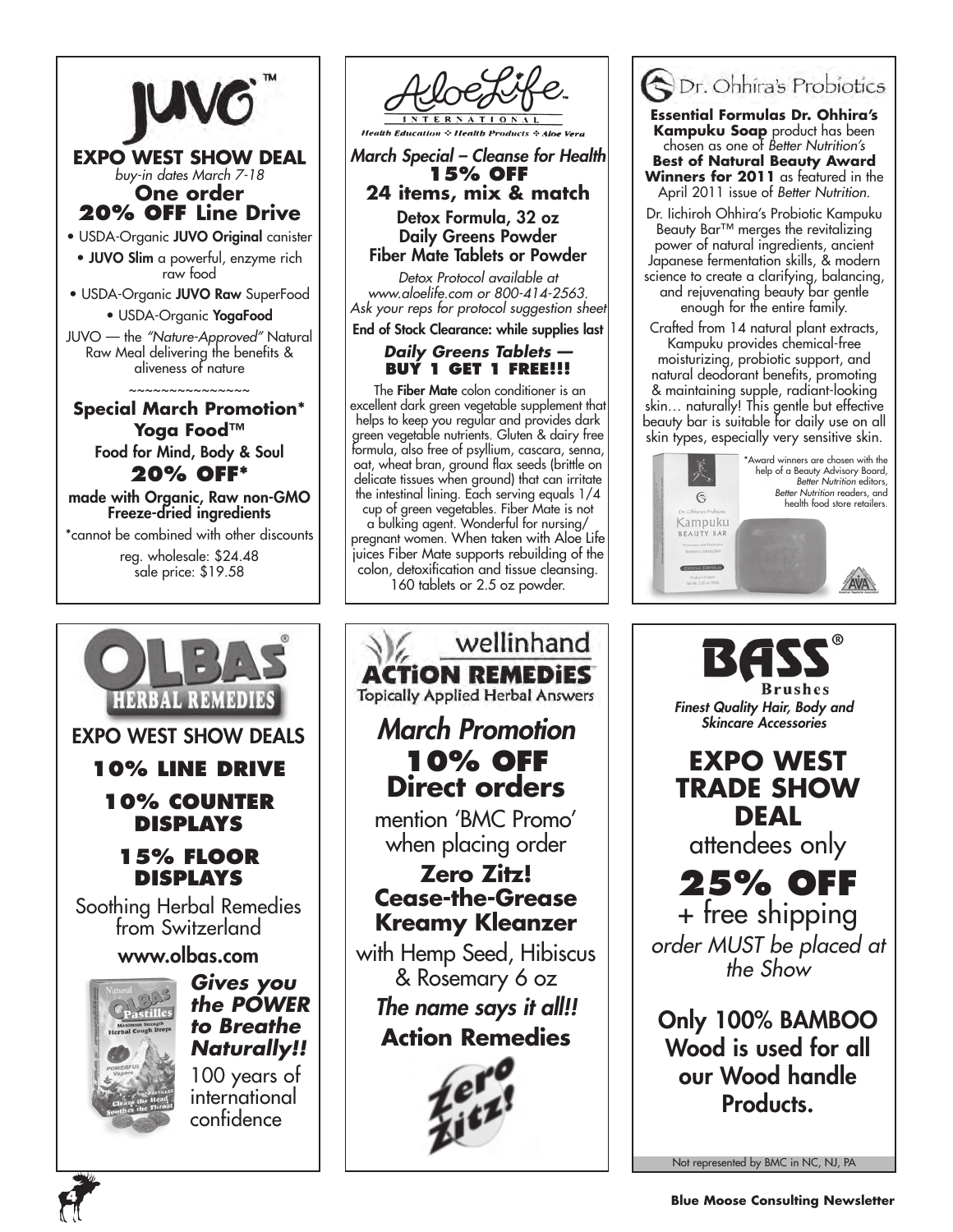

**MARCH PROMOTION LINE DRIVE 25% OFF**

All Hair Color, Color Fixation, Sapien, + Hand Sanitizer

~~~~~~~~~~~~~~~~~~~~~~~~ Expo Show Special **30% OFF** for orders turned in at booth #3204 at Expo West

*must attend Show to get this extra 5%*

### Know your products:

Surya Henna Cream can be used on dreadlocks

Surya Color Fixation products are exceptional for the curly hair look

*Products that perform and are clean, safe and trustworthy*



Natural Product Expo Promo **20% off orders** over \$150 **~~~~~~~~~~~~~~~~~~~~~~~~~~ New Accounts 25% off** orders over \$200 from March 11th - 31st **Wellmune WGP**® is the most effective & safest immune product available.

CLINICALLY PROVEN IMMUNE SUPPORT

immune **HEALTH BASICS** 

**PERFECT® ORGANICS EXPO WEST PROMOTION Line Drive\* 10% off**

Buy-in dates, March 7-18 Not to be combined with any other deals

## **Organic Skin Care** Perfect Organics

- Ultimate 3-in-1 Body Washes
	- Shea butters with Organic essential oils
		- Ultimate Body Scrubs
			- Bath Therapy
			- Body Glow
		- Shea Butter Lip Balms

Wanna know where Organic bodycare sales are rising??

Perfect Organics: discerning customers everywhere love the perfection

www.perfectorganics.com/news/ VEGAN

# **MushroomScience**®

### **Cordyceps Cs-4 is now more potent**

**Cordyceps Cs-4** is the most potent Cordyceps mushroom extract on the market, and now at 24% polysaccharides is even stronger! Cordyceps is truly one of the most useful supplements on the market; it is one of the best supplements available for dealing with stress, which is why it is so good for athletes.

for Energy & Endurance. dehydrated hot water extract. 90 vegetarian capsules

\*not to be combined with other promotions buy-in dates: March 1-31

Cordyceps extracts provide immuno-modulating beta glucans that support immune health, and also contain other actives including adenosine, cordycepic acid, cordycepin and other related compounds.

that may help to balance the hypothalamic-pituitarypeople suffering from prolonged exposure to stress.

The HPA Axis (or HTPA axis), is a complex set of direct influences and feedback interactions among

the hypothalamus, the pituitary gland and the adrenal glands. The interactions among these organs constitute the HPA axis, a major part of the neuroendocrine system that controls reactions to stress, and regulates many of the body's processes including digestion, the immune system, mood and emotions, sexuality and energy storage and expenditure.

**NEWTON**<sub>thics</sub> **Nurturing Naturally Since 1987** *Newton March Promotions* **20% discount on the following items** *(6+ per SKU)* Sports Injury (N218) Motion Sickness (N045)

Kids Ear Care (F006)

Pets Bowel~Digestive Care (P014)

*Homeopathic Treatment of Ear Infections (Otitis Media)*

*Otitis media* is the most common viral or bacterial infection in infants and children that produces pus, fluid, and inflammation (swelling) in the area behind the eardrum (tympanic membrane) in the chamber called the middle ear. The Eustachian tubes, also called the auditory canals are tubes that connect the inner ear to the nose and throat, are not fully formed in children. As a result, fluid in the ear cannot drain properly into the nose as it does in adults. When the fluid builds up, it causes pressure, pain, and inflammation on the eardrum hence providing a good environment for bacteria to grow, resulting in an infection. Normally by age seven, the auditory canal becomes large enough to allow good drainage, and most children stop having ear infections at that age. Homeopathic treatment is also very safe, natural, provides no

side effects and is also regulated by FDA. www.amcofh.org/homeopathic-ear-infection-

Not represented by BMC in NC, SC treatment.html



can Trust In-house Electron Microscopy and 3rd Party Microscopy The finesse achieved by Natural-Immunogenics in its [colloidal] silver hydrosols could not have been achieved without the aid of the Transmission Electron Microscope. The company's Phillips EM400T instrument is capable of resolution to less than 3 Angstroms. Since Natural-Immunogenics consistently produces silver species of a sub-nanometer size, the instrument is also used in its continuous quality control program. Increasingly, for validation purposes, the company turns to 3rd party laboratories for corroboration of its own work.

This product is made in accordance with the DSHEA regulations of the FDA.

*Show attendees: ask your BMC Rep about Trade Show Deals*

Not represented by BMC in NC, SC, NJ, eastern PA



**Volume 8, Number 3 • March 2011**

**Cordyceps Cs-4**

**Buy 3 ea = 10% Buy 12 ea = 20% Buy 24 ea = 25%**

It is the adenosine and these other related compounds adrenal axis (HPA axis), acting primarily through the adrenal glands, and by doing so, can be helpful to

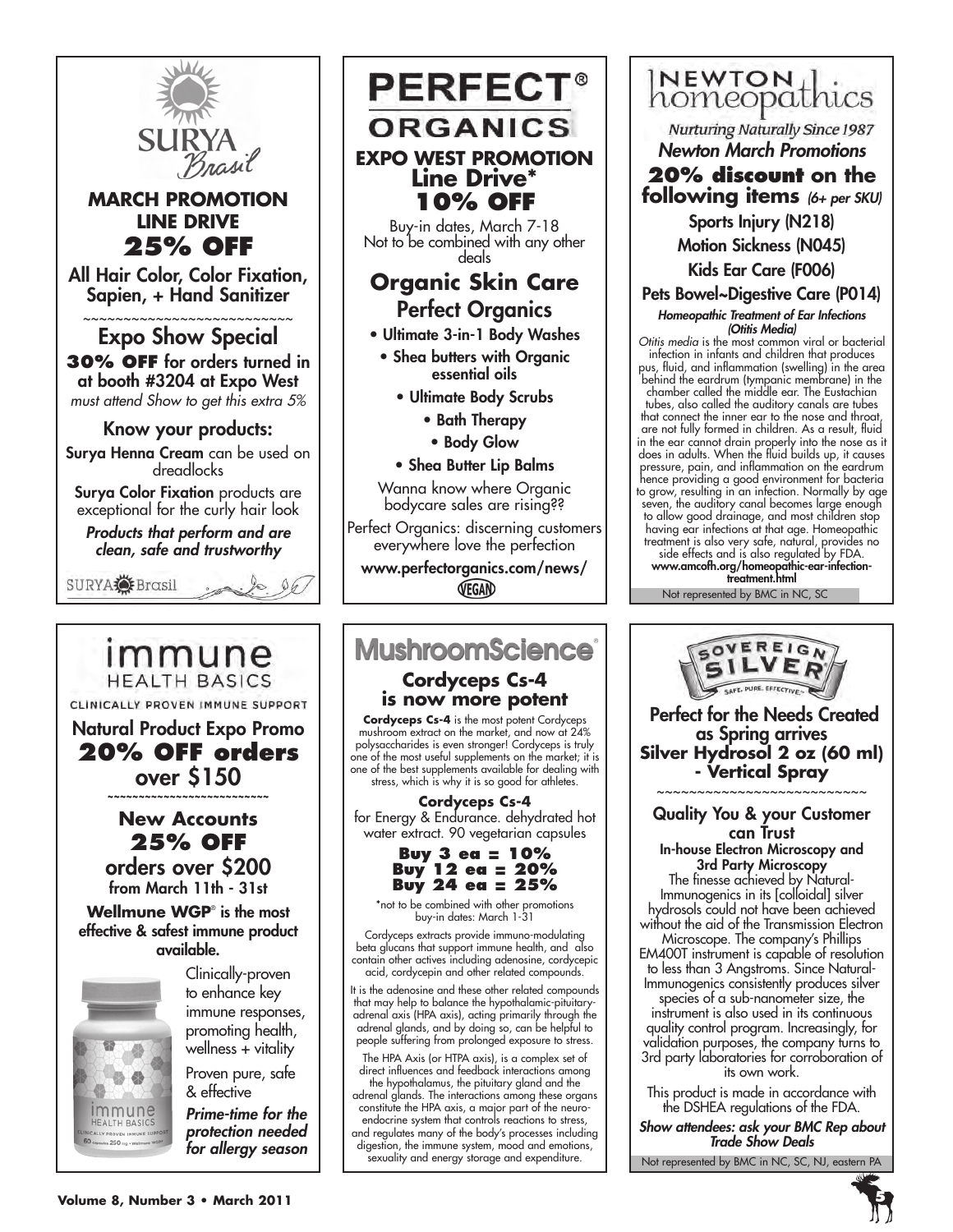### **Let the Cleansing Begin** *continued from page 2*

begin to intuitively understand that *LiverCare*® and *UriCare*® and *GastriCare*® (and *LaxaCare*® ) all have their purpose and all can be intertwined where appropriate. *LiverCare*® *'s* most trusted partner for cleaning is *HemoCare*® , and that is precisely because this unique blood purification formula is so balancing and safe.

Many health-seekers, even the store regulars, may approach cleansing without a clear understanding of what is happening. For a person with an inflammatory condition, cleansing will often create too much heat and may often lead unnecessarily to rashes and hot reactions. Is this good? No, it means that an aggravation is occurring where it need not. This is counter-productive to healing, and usually means aggravated inflammation. The beauty of balance of *HemoCare*® is that is takes into account the fact that not everyone is the same. *HemoCare*® is almost ideal as the pre-cleanse preparation, especially for a person with special health needs. It is also great for gradual, everyday low-impact cleansing. *HemoCare*® is not a fast cleanse, but it is most appropriate when the waves of response need to be slow and gradual. People are now understanding the versatility of its principle herbs neem, turmeric and andrographis. *LiverCare*® and *HemoCare*® are a perfect way to set the table for further skillful cleansing, especially for a person prone to sensitivities and reaction. To add to a trinity of nurturing bowel support formulas, remember the healing effectiveness of the Indian herbal blend called triphala. Only Himalaya Herbal Healthcare offers a certified-organic, excipient/mag. stearate-free product.

If a person has never taken green superfoods before, their body may have a reaction just to that. Even good probiotics or aloe can cause a person's body to have some slight discomfort before health benefits begin to be noticed, so recommend that the new visitor go slowly. They will appreciate that you know the process, and trust you as they explore further down the path.

To learn more about the how to integrate the wisdom of Ayurveda with a contemporary understating of the Liver, the Blood and the Digestive Systems, I suggest that everyone try to attend the next *Himalaya Hour*, sponsored by Himalaya Herbal Healthcare. (March 08 @ noon and 4 PM EST. Ask your BMC rep for details. These trainings are proving to be essentially rejuvenating and tremendously popular!)

### **When the Table is Ready**

Now we have established a baseline with probiotics, liver support and aloe. See how you can teach this dance to people. Obviously, we now want to add enzyme-rich foods. Since rarely will a person stop their rushed lifestyle when undertaking a Detox regimen, it is smart to advise them to cut back on the weighty solids and meat, and to incorporate more fresh foods and organic juices and water into their diet. This natural food prescription can be helped along by introducing **JUVO's**  wisely-calculated meal replacements into the

equation. USDA-certified Organic, freezedried and raw, JUVO is the most trustworthy option in the category right now; and these products fit the bill perfectly. *Juvo Slim* will accelerate the process if the detox/cleanse is intended for dieting, but more on that later.

When we round the corner into the nittygritty of a cleanse/detox, we will want products that are naturally potent and fastacting. This is why **Herb Pharm** sales skyrocket at this time of year. Herb Pharm stands as the liquid herbal extract company most capable of meeting the widest range of herbal needs that you may encounter as you guide people to best-solution cleansing choices.

Ask your BMC rep to review with you the excellent cross-merchandising options that can increase sales in your Digestion/Wellness/ Cleansing section. The attractive 4-SKU wooden racks are perfect for highlighting different categories of liquid herbal extracts. Suggestions include: *Cleansing & Detoxifying* with *Healthy Liver Tonic*™; Spilanthes-Usnea Compound, Milk Thistle, and Black Walnut liquid extracts. Or, *Digestive Health* with: Digestive Bitters™ Compound, Neutralizing Cordial Compound, Peppermint Spirits, and Dandelion liquid extract.

Other appropriate liquid herbals to crossmerchandise in this section include: Burdock Blend, Ginger, Cascara Sagrada, Cranberry, Fennel, Asian Ginseng, Golden Echinacea,™ Horseradish, Hyssop, Marshmallow, Oregano Spirits, Oregon Grape, Pau D'arco, Plantain, Rhubarb, Sheep Sorrel, Stoneroot, Uva Ursi, Wild Yam, Yellow Dock and Wormwood. All



could find a home in the Digestion/Cleanse/ Detox section

With Herb Pharm, you get what you expect: quality herbs, harvested ethically and handled in a manner to ensure optimal benefit for optimal results. Herb Pharm has a brilliant new endcap program with fun endcap accessories to help you bring attention to the benefits of quality liquid herbal extracts. Ask your BMC rep to explain how you can work together to put finishing touches on your new March-June endcap promotion of health.

Cleansing must by its very definition also work on the water system governed by the kidneys. This is why UriCare® is the perfect complement for LiverCare® . Herb Pharm's gentle Goldenrod-Horsetail Compound is a versatile urinary tract tonic that will naturally promote a healthy urinary system. As a liquid, this formula with Goldenrod, Corn Silk, Horsetail, Uva Ursi and Juniper Berry is fastacting and broad-reaching.

Cleansing and detox should actually be considered two different categories, distinguishing two different actions. Cleansing often promises the physiological rebalance that an herbal "alterative" is known for. An alterative does so much more than what we present when we discuss "blood cleansers." Alteratives also have an effect on glandular activity and tissue metamorphosis. For an excellent timely article on alteratives, read the article at this site (http://www.herbaled.org/ Education/Articles/alteratives2.html) named "Herbal Alteratives & Depuratives: *Catabolic Detoxifiers and Metabolic Enhancers*." Herbal Ed makes advanced study easier by identifying

*continued on next page*



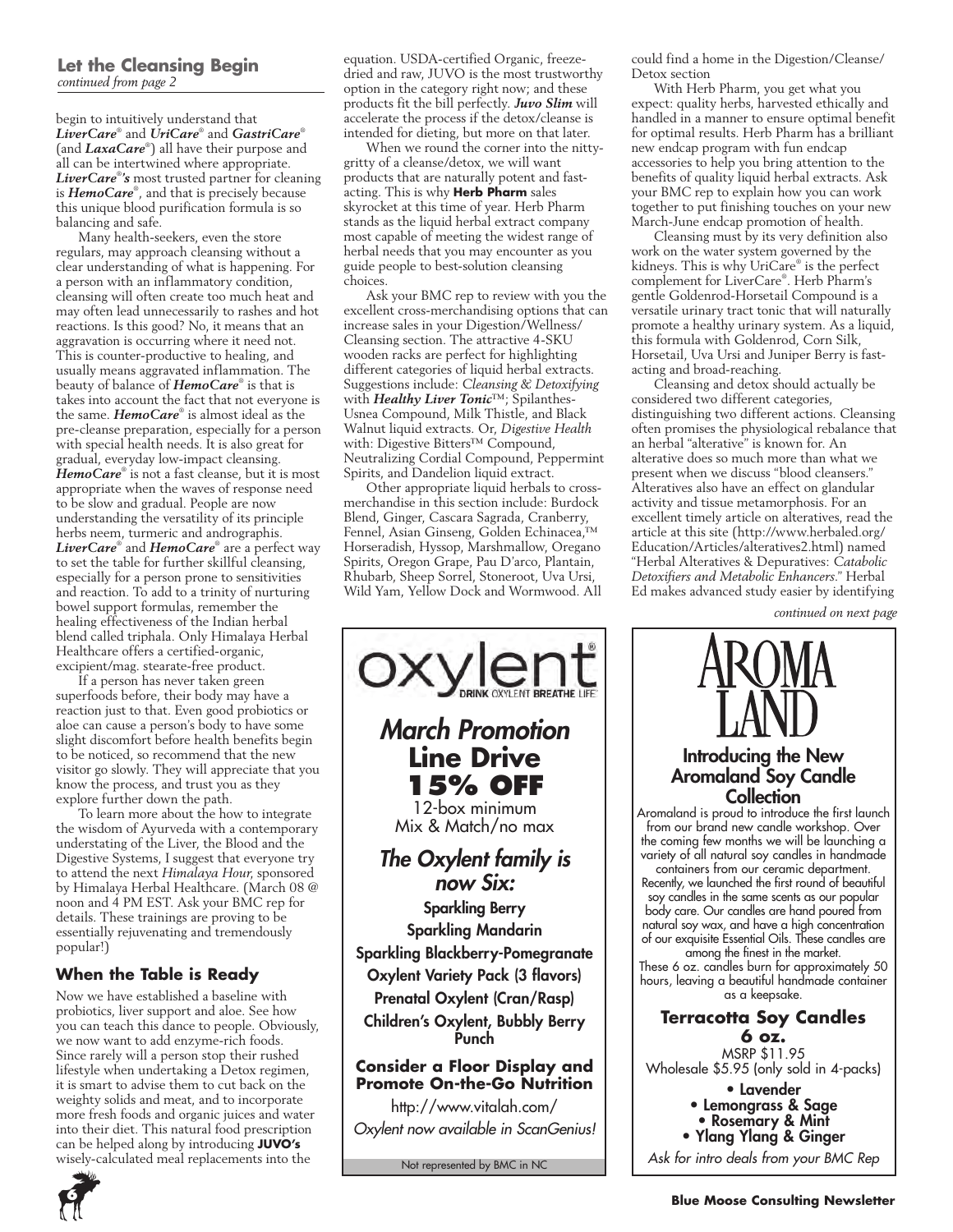the best-known alteratives for your continued study. The list includes, Echinacea, Burdock, Wild Indigo, Dandelion, Turmeric, Prickly Ash, Spilanthes, Chickweed, Cleavers, Gotu Kola, Holy Basil, Myrrh, Celery root and seed, Sassafras, Blue Flag and Yellow Dock. Note that echinacea is a wonderful herb for cleansing and detox as its actions on the immune system, metabolic waste and inflammation are so well respected. Echinacea throughout the Spring too!

Alteratives are really what people want when they ask you for a blood cleanser: for an alterative is indicated in "*cases of retrograde metabolism, which are constitutional disorders associated with tardy breakdown and excretion of metabolic waste, deterioration of normally healthy tissues and slow reconstruction of new tissues.*"

By the old Eclectic analysis, these herbal alteratives are actually capable of reviving the broken-down palace of the body when there is endocrine dysfunction and poor vitality. This is so pertinent today in an era when people don't digest properly, are stressed and rushed when they eat, don't rest or relax or exercise; and when the body is forced through constant traumatic changes in the very fast sequences of modern life. Yes, the consumer came in searching for a way to be a bit cleaner or to lose some weight, but we have before us the potential to turn their lives around…if we continue to desire to learn all that there is to know in natural medicine!

If one believes in the power of alteratives as "beyond-blood cleansers", then the healing can be further accentuated by the energetic actions of homeopathy. Newton Homeopathics have developed an international reputation for the excellent homeopathic detoxifiers created by Dr. Luc Chaltin. Not only is the *Detoxifier* formula a regional best seller for daily detoxing ("6 drops a day takes the toxins away"), but their specialized formulas are excellent for the next levels of cleansing after the first layer of the onion has been peeled away; after the first wave of cleansing has been pushed out to sea by the tides and the next wave is preparing for further healing.

### **Nutrition too**

So we master the basic message: aloe, probiotics and liver care. Then we build upon this platform with things that are pertinent. And we have to remember the role of nutrition both before and after the cleanse. The sagest advice is to dialogue about diet as one enters into a plan for cleansing: recommending that the person cut back or eliminate meat the days before the official start, increase vegetable consumption, and drink water at the outset. Also warn about easing in and out of a cleansing protocol. Recommend eating more easily-digestible foods, even soups and juices, while in a more advanced cleanse. This, again, is why JUVO is so valuable.

Once cleansed: what to do? Well, these early moments are a time to possibly achieve dramatic consequences for greater health. If the colon has been tended to, then probiotics are the new soil that will foster greater gut "flora and fauna." **Sovereign Silver's** hydrosol is an excellent way to cultivate this soil with beneficial silver to keep the body strong and

### **consumer confidence is rising better than economists expected**

"The Consumer Confidence Index rose to a three-year high this month as consumers felt more positive about their income prospects and the direction the economy was headed" —*NY Times*, Feb 22, 2011 [www.nytimes.com/2011/02/23/

business/economy/23econ.html

It is time to put the foot to the gas pedal of purchasing a little right now, and wave the flag of business readiness, as people are starting to spend a little more and you want to draw that money to your store. The Expo West trade show discounts can correspond with a Spring Cleaning of last year's products to fill the shelves with new product, attractive signage and a renewed sense of purpose to optimally sell more to all.

healthy. Glutamine is used for gut repair; and two excellent nutraceuticals to consider adding to this pristine environment are the endogenous antioxidant S.O.D.—found in **Bluebonnet Nutrition's**® vegetarian *GliSODin™ S.O.D*.—and Nucleotides, which are fundamental to gut regeneration. Think about how bouncy those B-Vitamins will be in triggering life when the body is sloughed of the unnecessary junk that had been riding around with us! Adding Ubiquinol to this cleansed, absorption pathway will probably show maximum results, and—as always—adding quality fresh Omega-3 fish oils at this time will add the finishing touches to a total health makeover.

Once cleansed: imagine the spectacular leaps forward that could be made if incorporating **Newton Homeopathic's**  brilliant "Jump Start Your Health" kit at this precious moment of cleanliness! (www. newtonlabs.net/index.php/jump-start-yourhealth-1930.html) Likewise, if Newton 's *Dairy, Grain & Nightshade* [N057], or the *Dust, Mold & Animal Dander*[N056] are added into this equation somewhere (or all along), the results may be outstanding. Other formulas that have amazed me for their homeopathic response are *Lymph Assist, Candida-Yeast* (very effective), *Fungus Fighter, Ringworm* and *Warts*. If the cleansing gets to advance stages, the *Heavy Metal Detox, Amalga-Detox* and *Food Allergy-Additive* formulas have perennially performed to the point that stores will quickly feel complete confidence. They can also direct the customer to the Newton Manual. It is recommended that these formulas are crossmerchandized in the Detox section.

The new best track at this point: go back to the beginning, and add top-quality nutrition. Continue to advise organic whole leaf aloe vera, probiotics and LiverCare® . Add fiber through real foods, and a safe, nonaddictive green-foods-based fiber supplement like Aloe Life's Fiber Mate (tablets or powder) or Bluebonnet's Green Utopia® (with seaweeds, food nutrients and plenty of antioxidant-rich sprouts). Add Bluebonnet's Optimum Enzymes™ in complement with Himalaya 's phenomenal USDA-Organic Triphala.

### **Dieting Anyone?**

My guess is that more people are looking for "cleansing" for weight issues than anything else. In being thorough and practical, it is wisest to cleanse/detox and then move towards the actions desired for weight-loss. With Metabolic Syndrome a plague inflicting our country as viciously as greed, we need to get the body able to function better (homeostasis) first, and then start to adjust

other body systems. A cleansed body can address more skillfully the concerns of obesity, CVD, and diabetes.

Alteratives to the rescue again. So let's review the time-sequences we have created: pre-cleanse; establishing a cleansing timetable—enter the cleanse, experience change, slowly exit; post cleanse nutrition; and finally, "other" (where weight loss and weight management come in). Think about it: if we can clear the metabolic pathways, and revitalize core nutrients, then the body will function more efficiently in losing weight. Successful confident weight-loss, and then a better hope that it will stay off more than a few weeks/months. Of course, a good cleanse leads to another seasonal good cleanse in the Fall. Logical, rational, intelligent, months' long healing and focus on health.

For dieting, I am still a huge fan of the combination of **Nordic Naturals**® *Omega-3s*  (liquids of course being better) in combination with **Bluebonnet's** *Tonalin*®  *CLA*. Let me tell you about my new love, though. I cannot believe how this always sitting and driving skinny Santa with the belly has responded to **Himalaya Herbal Healthcare**® **'s** *Garcinia* Pure Herb. Taken after a meal, I reshaped my belly in about two weeks and lost solid weight. Now, I am anxious to try their *LeanCare*® which people have been raving about for years for its gradual and safe effectiveness. Add Juvo's *JuvoSlim* and we have a non-traditional, thoroughly effective, unique weight-loss protocol that works!! And your customer sees results from your suggestions in your store, and they again tell 2-3 friends. You are becoming the weight-loss community resource center with the best ideas!

The other significant product that will probably match *LeanCare*® —or better yet, complement it in its potential to work with adipose bellyfat—is the Bluebonnet's *Trimology*™ Licorice Flavonoid Oil softgels. (But more on dieting in a few months after the cleansing has taking its course)

Brilliantly embellish? Why not. Bluebonnet's *Super Earth*® *Green Utopia*® and *Vegetarian Optimum Enzymes*® are of course excellent additions. Herb Pharm's alcohol free Green Tea liquid extract for thermogenic antioxidant support, and intermittent or seasonal use of their *Digestive Bitters Compound* is another excellent idea. A great way to offer a full line of quality formulas that can be found only in healthfood stores is to round out the selection with Bluebonnet's responsible weight management formulas: *Diet Chrome-Care*® Vcaps (# 1102, 1104), *Super Chrometene*® Vcaps (#1100)

*continued on page 8*